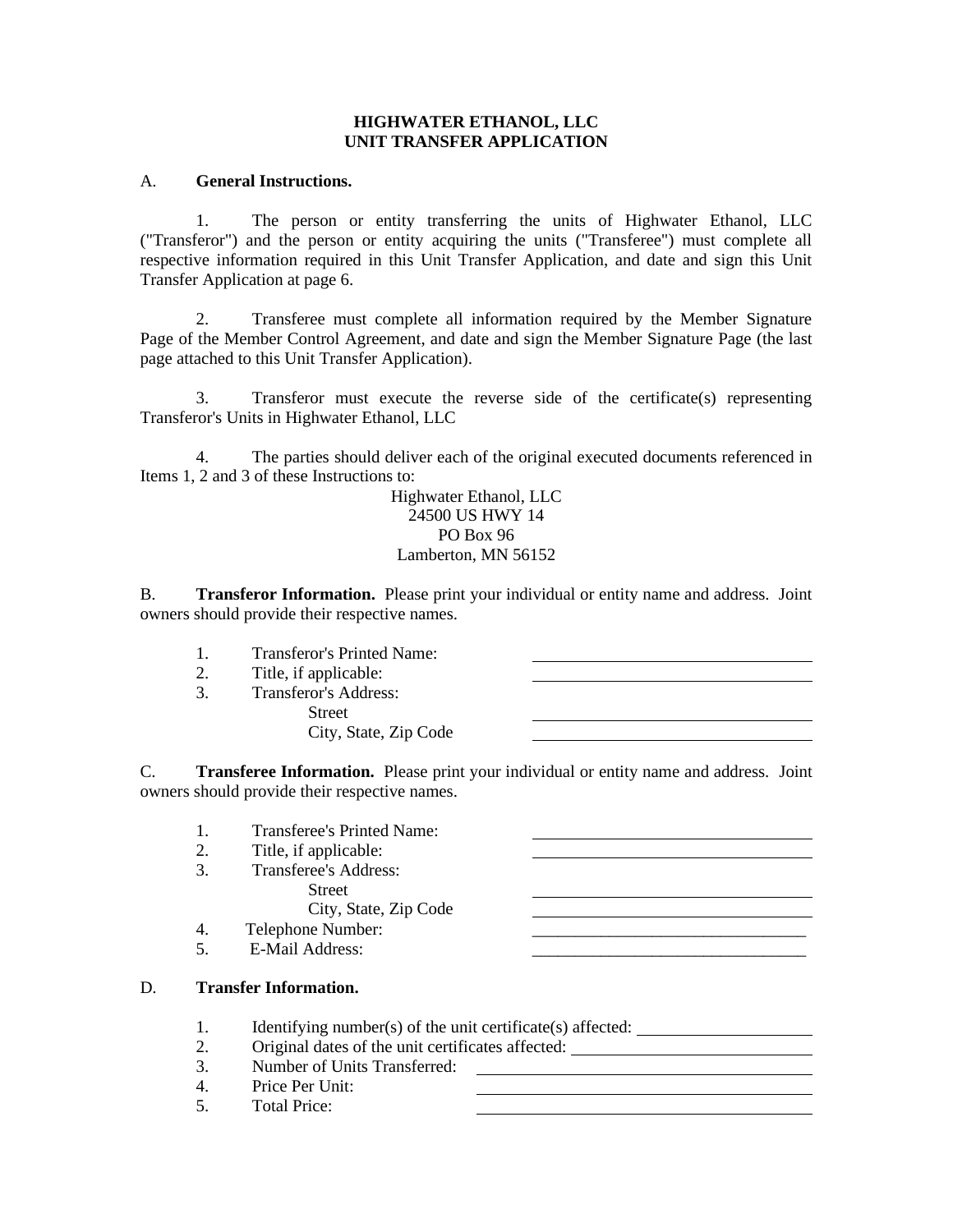E. **Type of Transfer.** Transferor should check the appropriate box (or boxes) to indicate the type of transfer.

- $\Box$  Involuntary transfer to an administrator or trustee by operation of law (death of a joint tenant, intestacy, divorce, bankruptcy, conservatorship).
- $\square$  Lifetime gift
	- $\Box$  To the spouse or descendant(s) of a Member of Highwater Ethanol, LLC

Indicate relationship <u>superior and the set of the set of the set of the set of the set of the set of the set of the set of the set of the set of the set of the set of the set of the set of the set of the set of the set of</u>

 $\Box$  To others

 $\Box$  Lifetime transfer to a trust

 $\Box$  For the benefit of the spouse or descendant(s) of a Member of Highwater Ethanol, LLC

Indicate relationship example of the state of the state of the state of the state of the state of the state of the state of the state of the state of the state of the state of the state of the state of the state of the sta

 $\Box$  For the benefit of others

Transfer on Death

- Transfer pursuant to a Will or trust of a deceased Member.
	- $\Box$  Transfer is to spouse or descendant(s) of the deceased Member.

Indicate relationship

- $\Box$  Transfer is not to spouse or descendants of the deceased Member.
- Transfer to another Member or to an Affiliate or Related Party of another Member (as those terms are defined in the Member Control Agreement of Highwater Ethanol, LLC).

Indicate relationship

Transfer to an Affiliate or Related Party of the Transferor.

Indicate relationship

- Transfer for Value to a Third Party
- $\Box$  Pledge or Security Agreement Identifying Units as Collateral

**If the transfer is to a trust, please provide copies of the following pages of the trust instrument: title page, signature page, and the page that identifies the Trustee(s).**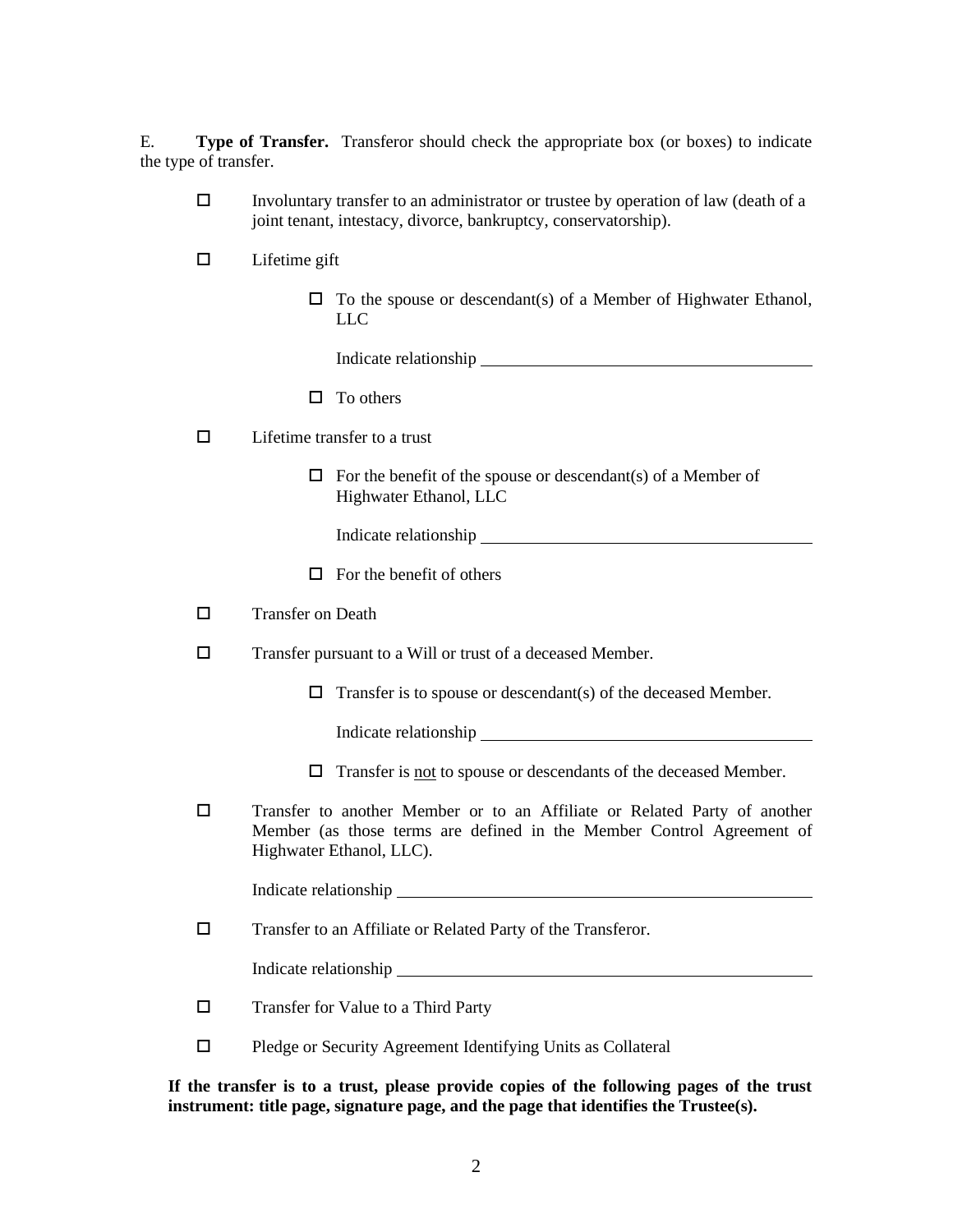**If the transfer is requested due to a Member's death, please provide a certified copy of the death certificate, letters of appointment of executor or administrator, and designation of attorney form.** 

F. **Additional Transferee Information.** The Transferee, named above, certifies the following under penalties of perjury:

- 1. **Form of Ownership**. Check the appropriate box (one only) to indicate form of ownership. If the Transferee is a Custodian, Corporation, Partnership or Trust, please provide the additional information requested.
	- $\Box$  Individual
	- $\Box$  Joint Tenants with Right of Survivorship (Both signatures must appear on page 6)
	- Corporation, Partnership, or LLC (Corporate Resolutions, Operating Agreement or Partnership Agreement must be enclosed)
	- Trust (Signature and title pages of Trust Agreement and all amendments must be enclosed)

Trustee's Name: \_\_\_\_\_\_\_\_\_\_\_\_\_\_\_\_\_\_\_\_\_\_\_\_\_\_\_\_\_\_\_\_\_\_\_\_\_\_\_\_

Trust Date:

□ Other: Provide detailed information below.

- 2. **Transferee's Taxpayer Information.** Check the appropriate box if you are a non-resident alien, a U.S. Citizen residing outside the United States or subject to back-up withholding. KEOGHS should provide the taxpayer identification number of the account and the social security number of the accountholder. Trusts should provide their taxpayer identification number. Custodians should provide the minor's social security number. All individual transferees and IRA transferees should provide their social security number. Other entities should provide their taxpayer identification number.
	- $\square$  Check box if you are a non-resident alien
	- $\square$  Check box if you are a U.S. citizen residing outside of the United States
	- $\square$  Check this box if you are subject to backup withholding

Transferee's Social Security No.

Joint Transferee's Social Security No.

Taxpayer Identification No.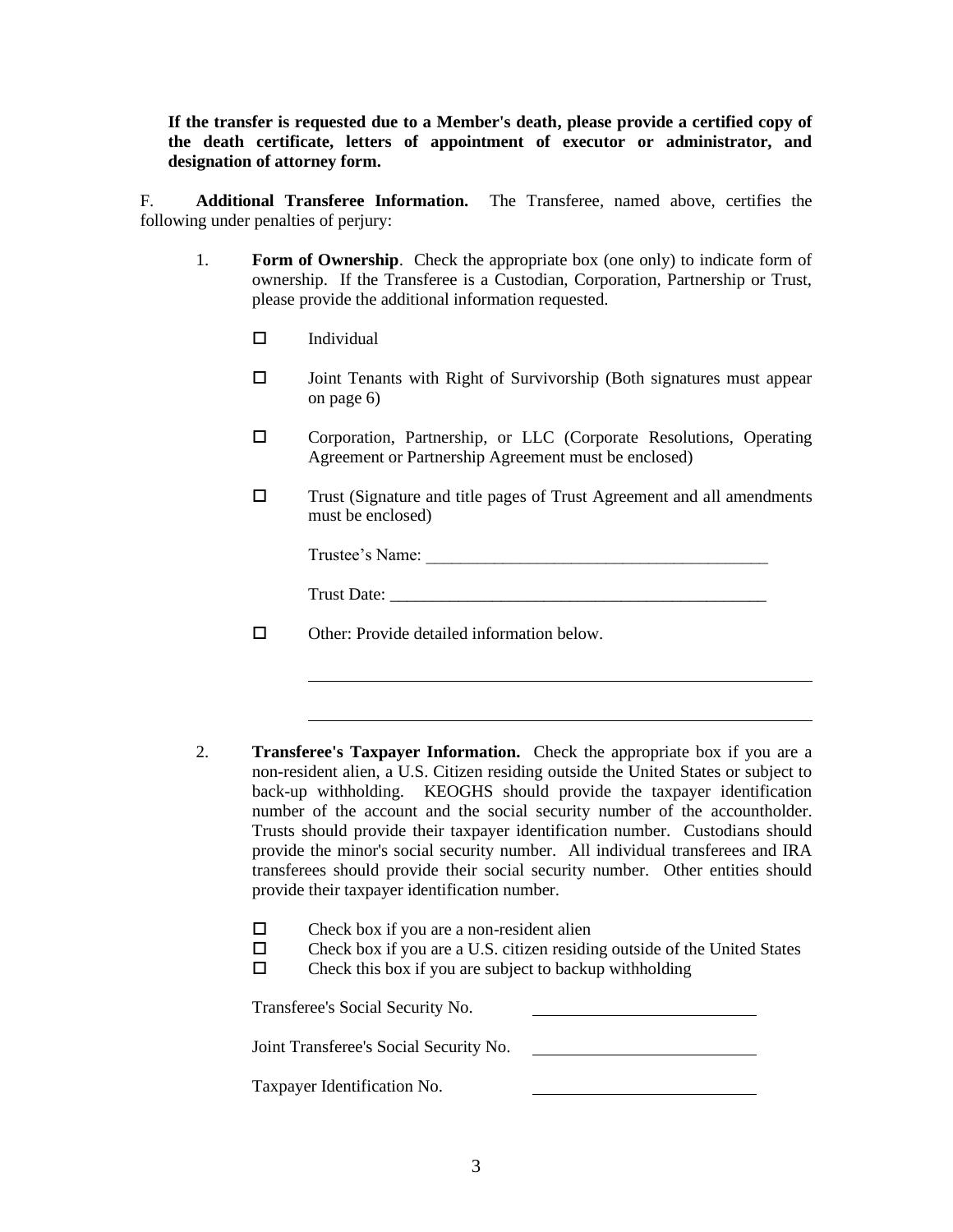3. **Member Report Address.** If Transferee would like duplicate copies of member reports sent to an address that is different than the address identified in section C, please complete this section.

Address:

4. **Transferee's Representations and Warranties.** You must read and certify your representations and warranties and sign and date this Unit Transfer Application.

By signing below, Transferee represents and warrants to Highwater Ethanol, LLC ("Highwater") that he, she or it:

- a. intends to acquire the Units for his/her/its own account without a view to public distribution or resale and that he/she/it has no contract, undertaking, agreement or arrangement to sell or otherwise transfer or dispose of any Units or any portion thereof to any other person;
- b. understands that there is no public market for Highwater's membership units, that the membership units do not trade on a national exchange or automatic quotation system, that no such market is expected to develop in the future and that there are significant restrictions on the transferability of the membership units;
- c. has received a copy of the Highwater Member Control Agreement, and understands that the Transferee and the membership units will be bound by the provisions of the Member Control Agreement which contains, among other things, provisions that restrict the transfer of membership units;
- d. understands that the Units are subject to substantial restrictions on transfer under applicable tax and securities laws along with restrictions in the Highwater Member Control Agreement and agrees that if the membership units or any part thereof are sold or distributed in the future, the Transferee shall sell or distribute them pursuant to the terms of the Member Control Agreement, and the requirements of the Securities Act of 1933, as amended, and applicable tax and securities laws;
- e. agrees to indemnify and hold Highwater harmless for any damage, loss, cost, or liability (including legal fees and the cost of enforcing this indemnity) arising out of or resulting from the improper transfer of units from the Transferor to the Transferee;
- f. understands that Highwater will place a restrictive legend on any certificate representing any unit containing substantially the following language as the same may be amended by the Governors of Highwater in their sole discretion:

THE TRANSFERABILITY OF THE UNITS REPRESENTED BY THIS CERTIFICATE IS RESTRICTED. SUCH UNITS MAY NOT BE SOLD,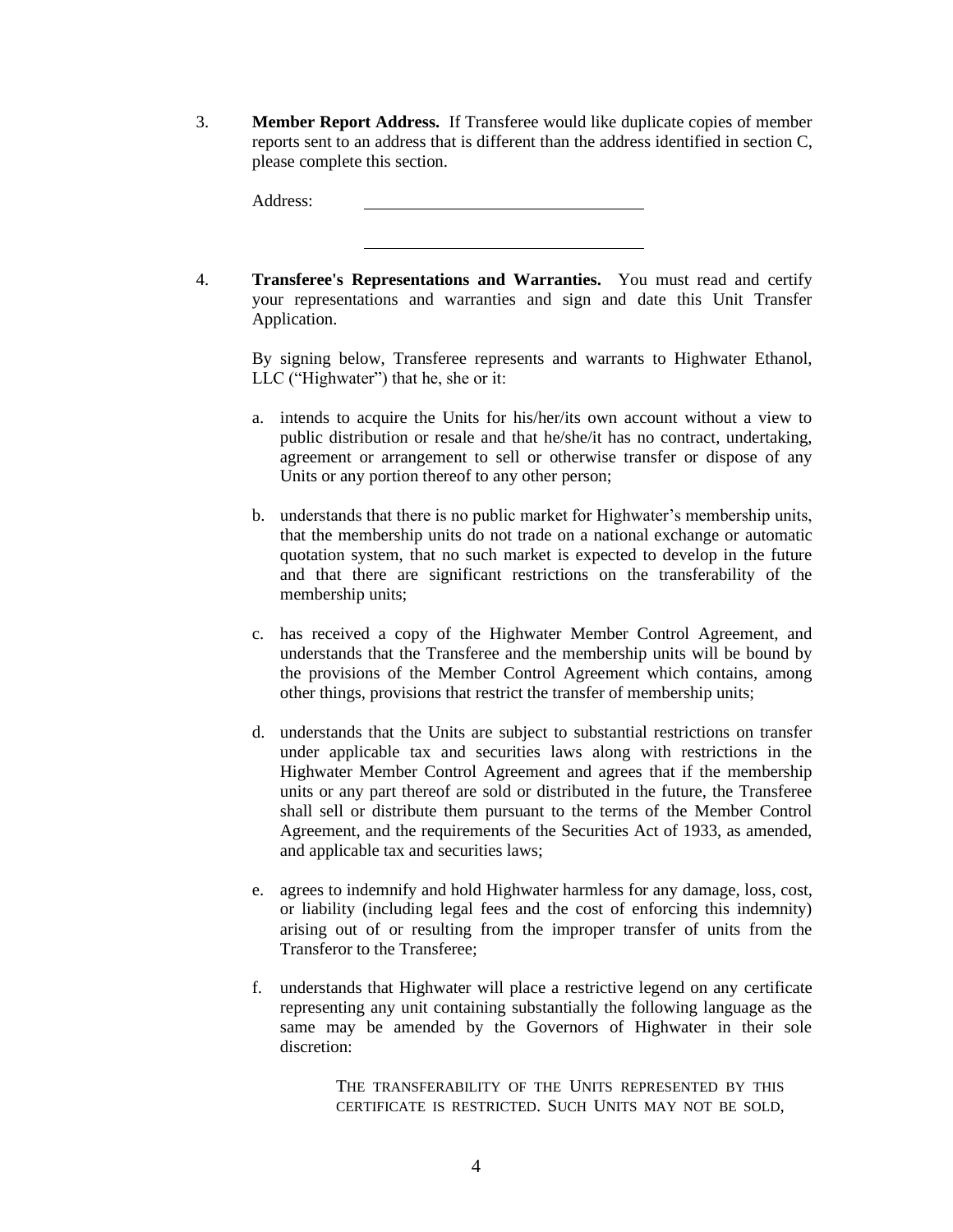ASSIGNED, OR TRANSFERRED, NOR WILL ANY ASSIGNEE, VENDEE, TRANSFEREE, OR ENDORSEE THEREOF BE RECOGNIZED AS HAVING ACQUIRED ANY SUCH UNITS FOR ANY PURPOSES, UNLESS AND TO THE EXTENT SUCH SALE, TRANSFER, HYPOTHECATION, OR ASSIGNMENT IS PERMITTED BY, AND IS COMPLETED IN STRICT ACCORDANCE WITH, APPLICABLE STATE AND FEDERAL LAW AND THE TERMS AND CONDITIONS SET FORTH IN THE OPERATING AGREEMENT.

THE SECURITIES REPRESENTED BY THIS CERTIFICATE MAY NOT BE SOLD, OFFERED FOR SALE, OR TRANSFERRED IN THE ABSENCE OF EITHER AN EFFECTIVE REGISTRATION UNDER THE SECURITIES ACT OF 1933, AS AMENDED, AND UNDER APPLICABLE STATE SECURITIES LAWS, OR AN OPINION OF COUNSEL SATISFACTORY TO THE COMPANY THAT SUCH TRANSACTION IS EXEMPT FROM REGISTRATION UNDER THE SECURITIES ACT OF 1933, AS AMENDED, AND UNDER APPLICABLE STATE SECURITIES LAWS.

; and

g. understands that, to enforce the above legend, Highwater may place a stop transfer order with its registrar and stock transfer agent (if any) covering all certificates representing any of the membership units.

# [SIGNATURES ON NEXT PAGE]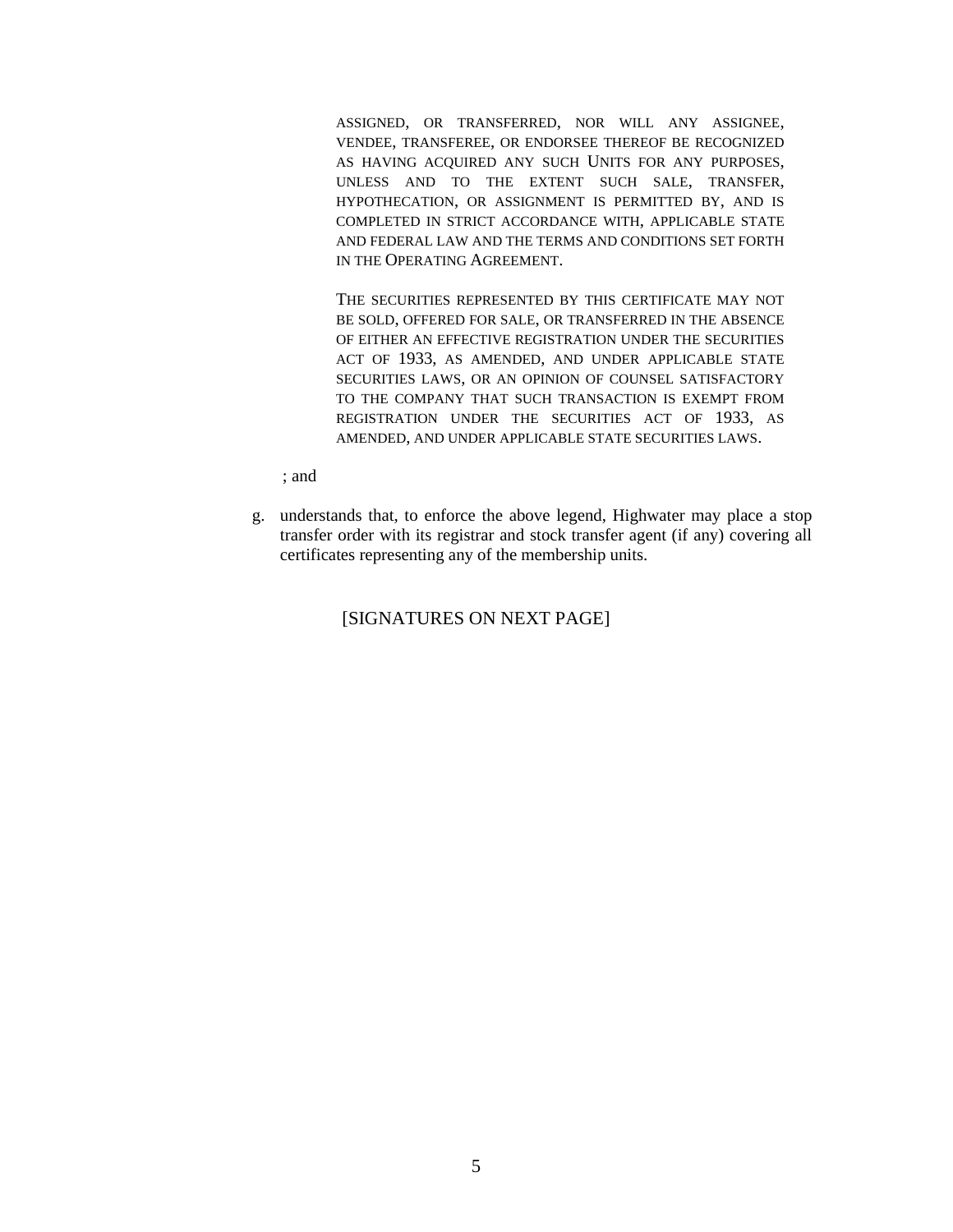# *Signature of Transferor/ Joint Transferor:*

The undersigned Transferor(s) hereby certifies (certify) that the representations and warranties in this Unit Transfer Application are true and correct. The undersigned Transferor(s) does (do) hereby irrevocably constitute and appoint the officers of Highwater Ethanol, LLC as attorney-infact to transfer the said units as the case may be on the books of said company, with full power of substitution in the premises.

| Date:                                              |                                 |
|----------------------------------------------------|---------------------------------|
| Individuals:                                       | <i>Entities:</i>                |
| Name of Individual Transferor (Please Print)       | Name of Entity (Please Print)   |
| Signature of Individual                            | Print Name and Title of Officer |
| Name of Joint Individual Transferor (Please Print) | Signature of Officer            |

Signature of Joint Individual Transferor

## *Signature of Transferee/ Joint Transferee:*

The undersigned Transferee(s) hereby certifies (certify) that the representations and warranties in this Unit Transfer Application are true and correct.

| Date:                                              |                                 |  |
|----------------------------------------------------|---------------------------------|--|
| Individuals:                                       | <b>Entities:</b>                |  |
| Name of Individual Transferee (Please Print)       | Name of Entity (Please Print)   |  |
| Signature of Individual                            | Print Name and Title of Officer |  |
| Name of Joint Individual Transferee (Please Print) | Signature of Officer            |  |
|                                                    |                                 |  |

Signature of Joint Individual Transferee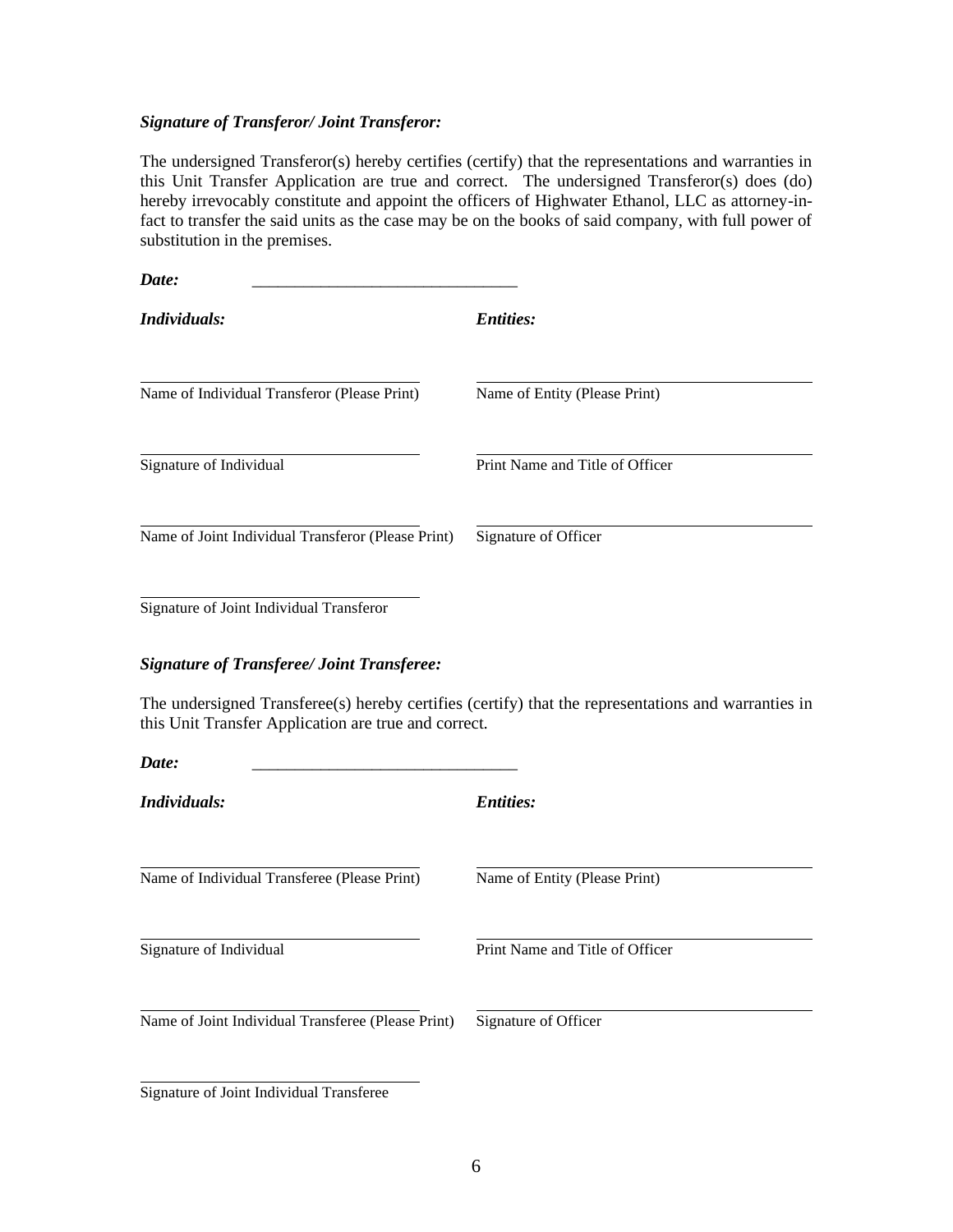# *APPROVAL OR DISAPPROVAL OF TRANSFER BY HIGHWATER ETHANOL, LLC*

Pursuant to Section 9.1 of the Member Control Agreement of Highwater Ethanol, LLC, the transfer to Transferee is:  $\Box$  approved  $\Box$  disapproved by the Governors by an action taken on  $\frac{1}{202}$ , 202 .

# **HIGHWATER ETHANOL, LLC**

By:

Its: